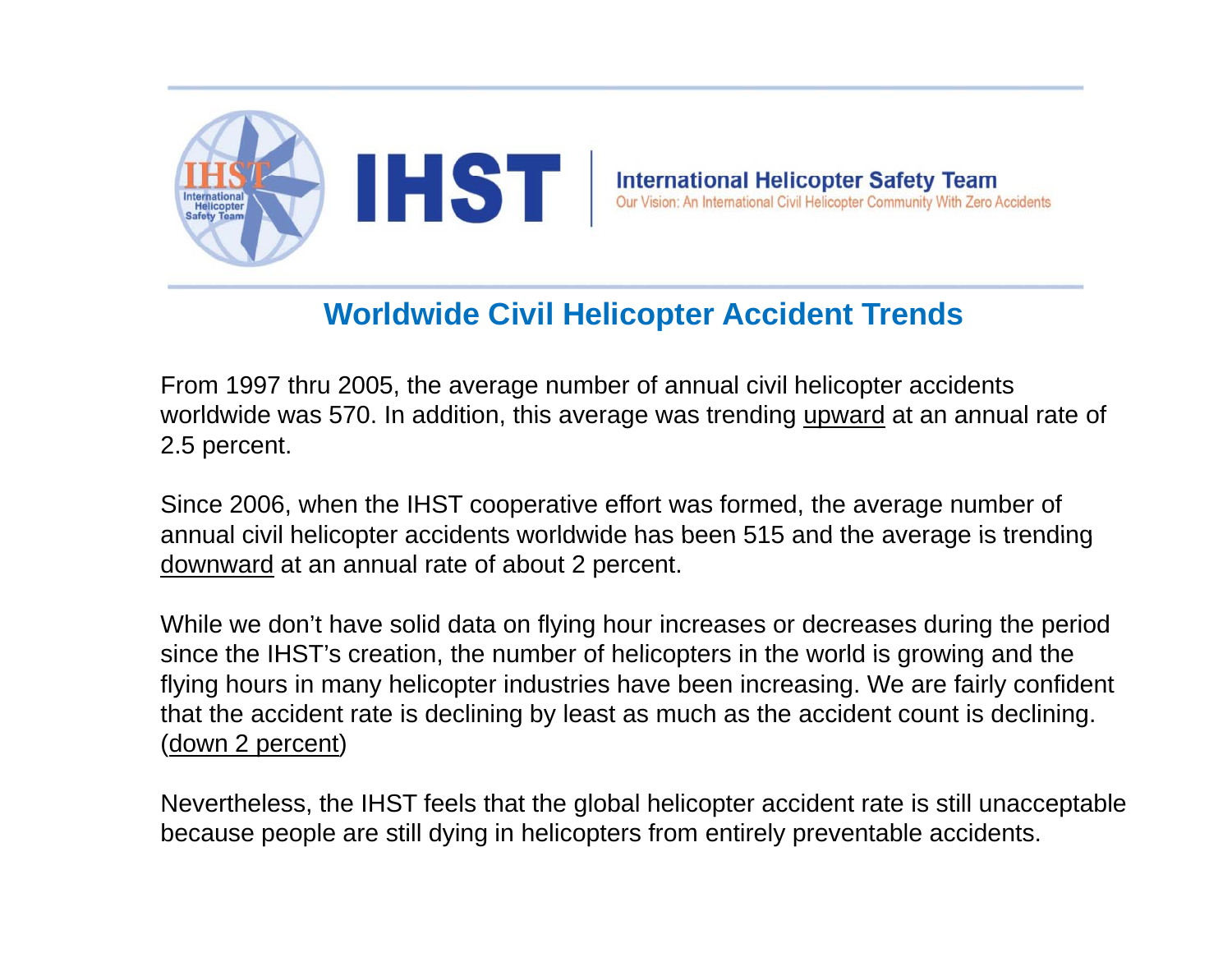### **Accident Chart**

The following chart displays worldwide civil helicopter accident totals for an 18-year period, with the blue line reflecting the total annual number of accidents.

The red dashed line shows the expected total annual accidents if the pre-2006 trend had continued.

The yellow dashed line shows the new expected accident totals using 2006 through 2012 data.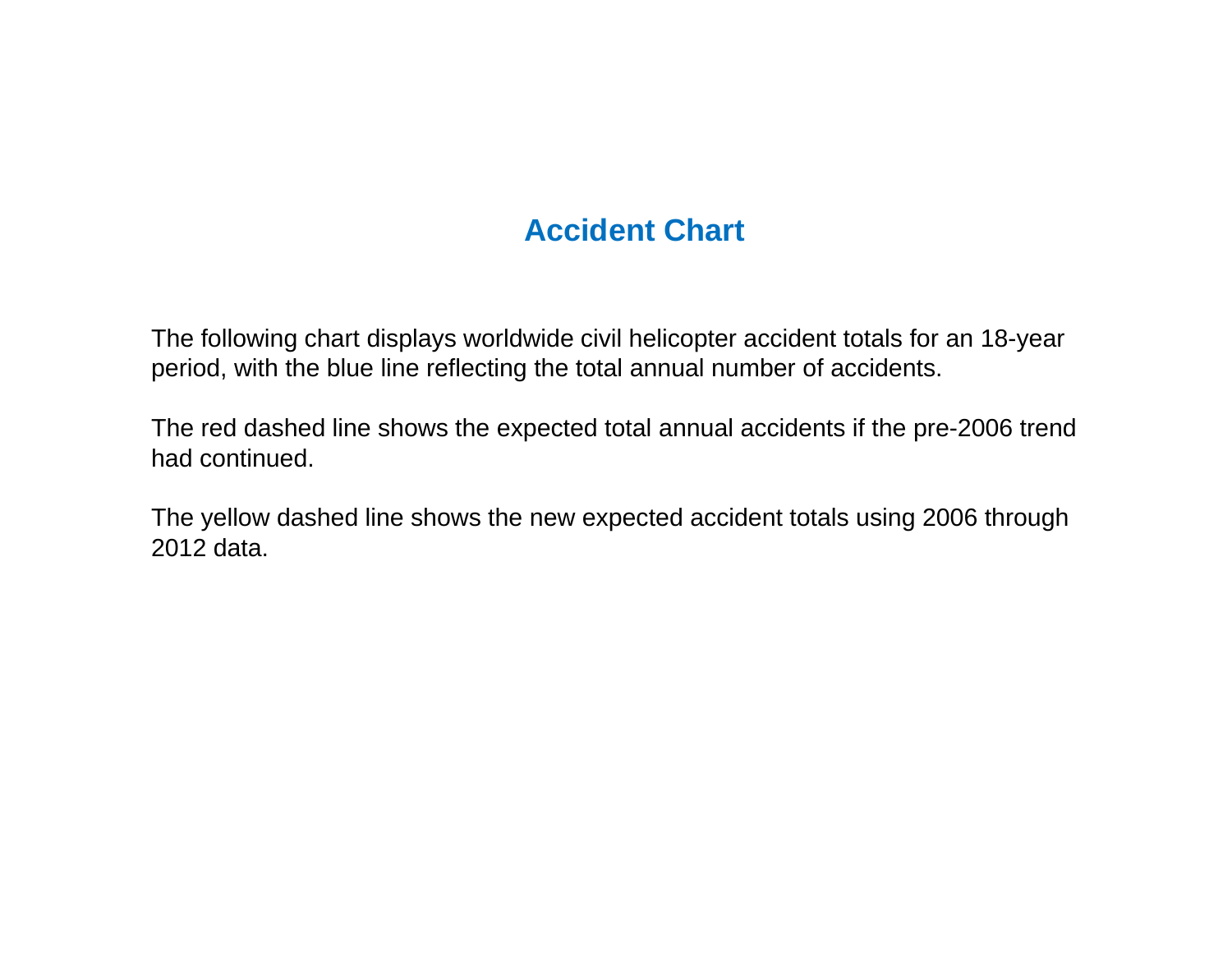# **Worldwide Civil Helicopter Accidents**

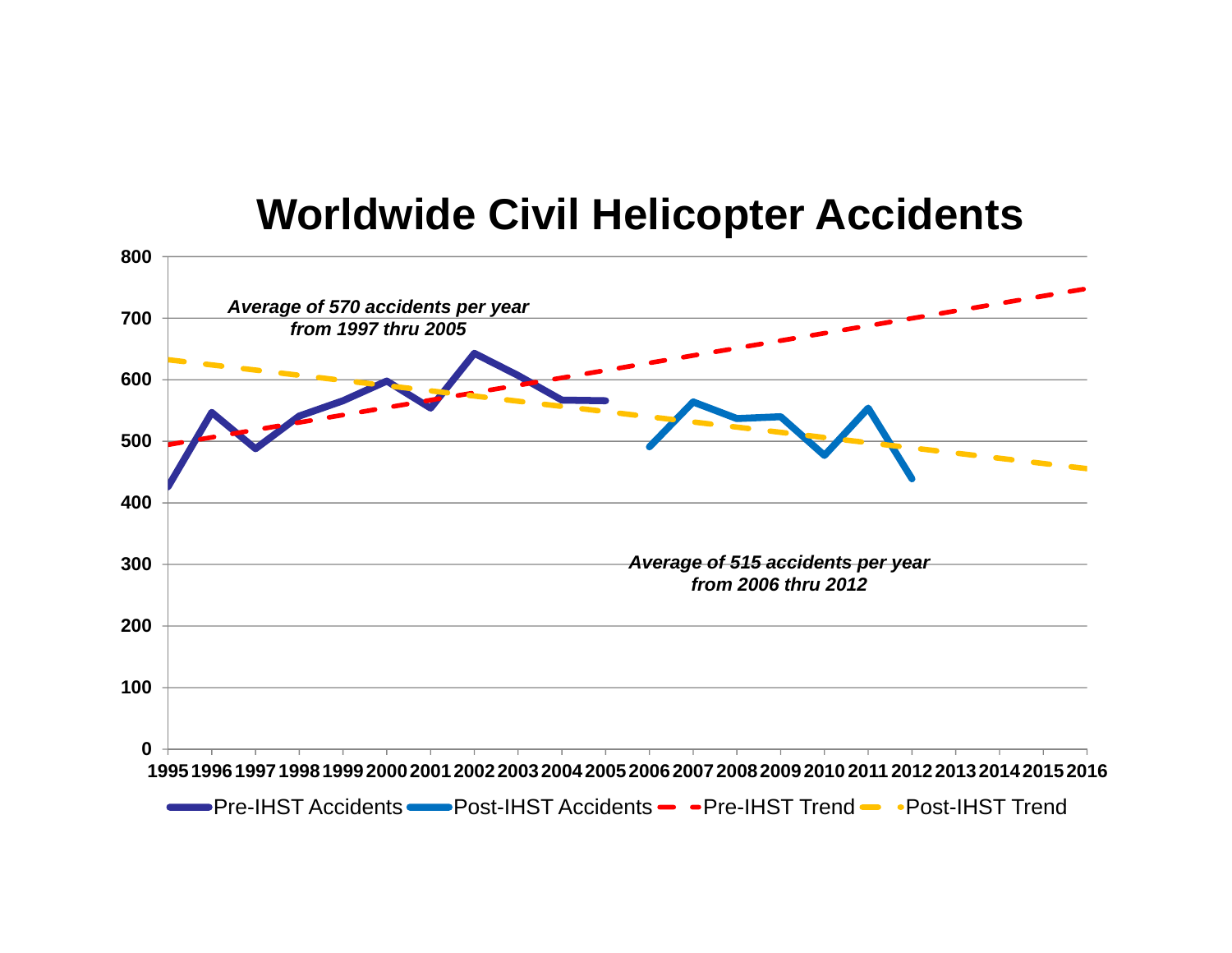## **Worldwide Civil Helicopter Accidents**

| Year | # of Accidents | Year | # of Accidents |
|------|----------------|------|----------------|
| 1995 | 426            | 2006 | 491            |
| 1996 | 547            | 2007 | 564            |
| 1997 | 488            | 2008 | 537            |
| 1998 | 541            | 2009 | 540            |
| 1999 | 566            | 2010 | 477            |
| 2000 | 598            | 2011 | 554            |
| 2001 | 554            | 2012 | 439            |
| 2002 | 643            | 2013 |                |
| 2003 | 607            |      |                |
| 2004 | 567            |      |                |

566